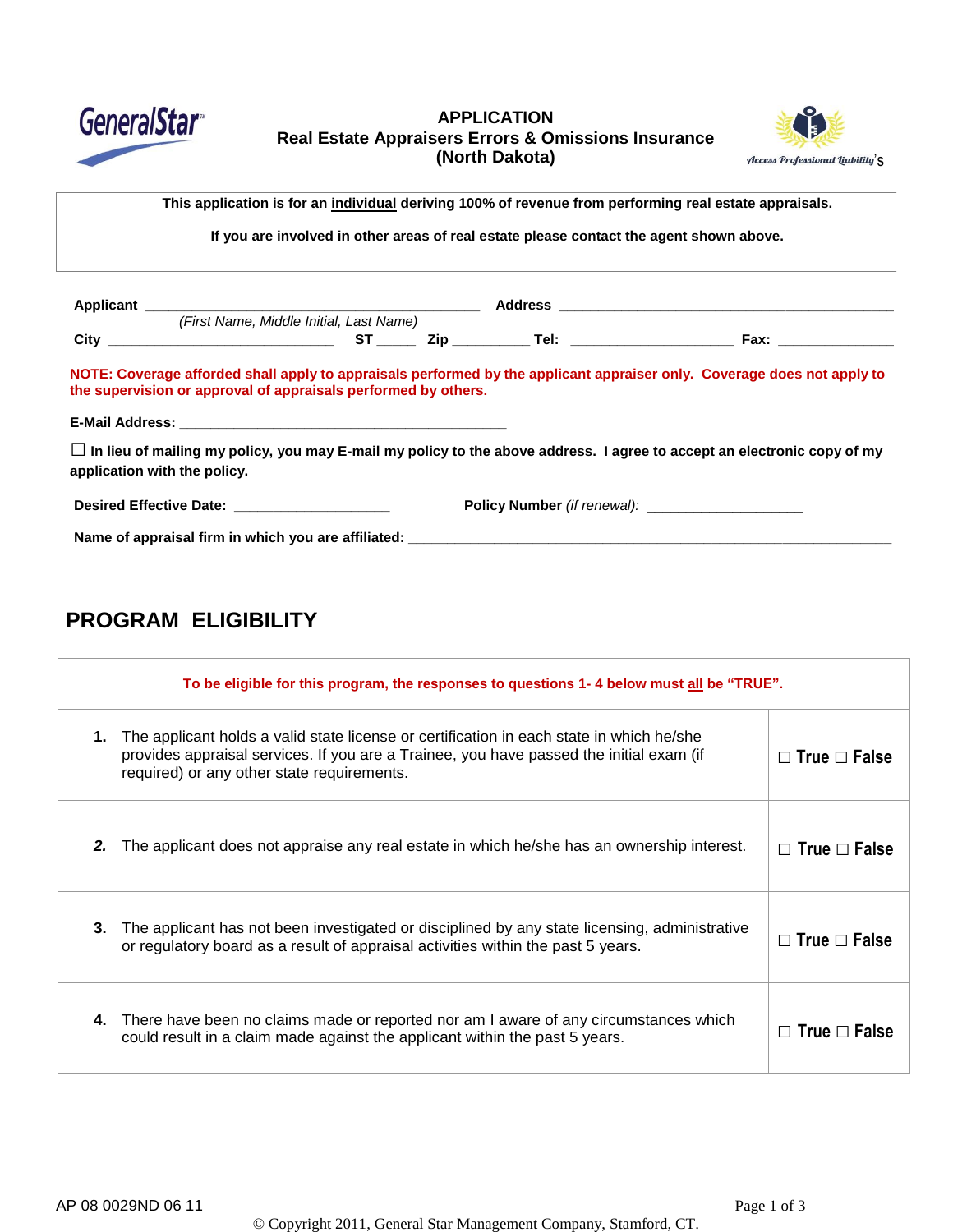# **PRIOR ACTS DATE/RETROACTIVE DATE**

| 5. | The applicant currently has an active Appraisers Errors & Omissions Insurance Policy?<br>(MUST CHECK ONE)                                                                                                                                                                                                                                                                                                                                                                                                                                                                                                                                                                                                                                       | $\Box$ True $\Box$ False |
|----|-------------------------------------------------------------------------------------------------------------------------------------------------------------------------------------------------------------------------------------------------------------------------------------------------------------------------------------------------------------------------------------------------------------------------------------------------------------------------------------------------------------------------------------------------------------------------------------------------------------------------------------------------------------------------------------------------------------------------------------------------|--------------------------|
|    | 6. If question 5 is "TRUE", what is the Prior Acts Date on your current policy (also known as the<br>Retroactive Date)?<br>INFORMATION ONLY. The Prior Acts Date (also known as the Retroactive Date) is typically found on the<br>Declarations Page, which is the first page of the policy. If it is not included on the Declarations Page, it will be<br>included in one of the endorsements attached to your policy. All Errors & Omissions policies are assigned a Prior<br>Acts Date, enter the date in question #6 (above) as it appears on your Declarations Page or endorsement. If the<br>assigned Prior Acts Dates is "N/A" this typically means you have assigned Full Prior Acts Coverage, in which case<br>Group 2 Premiums apply. | MM/DD/YYYY               |

## **RESIDENTIAL VS COMMERCIAL PREMIUM**

|    | To be eligible for the Residential Premiums shown below, the responses to questions 7-9 must all be "TRUE".<br>All others use the Commercial Premium schedule shown below |                          |  |  |
|----|---------------------------------------------------------------------------------------------------------------------------------------------------------------------------|--------------------------|--|--|
| 7. | In the last fiscal year, 80% or more of the applicant's revenues have been derived from residential<br>appraisals.                                                        | $\Box$ True $\Box$ False |  |  |
| 8. | Within the last fiscal year, the applicant has not appraised any properties valued at greater than<br>\$3,000,000.                                                        | $\Box$ True $\Box$ False |  |  |
| 9. | The applicant's total gross revenues did not exceed \$500,000 for the last three (3) year period.                                                                         | $\Box$ True $\Box$ False |  |  |

## **GROUP 1 PREMIUMS**

**To be eligible for Group 1 Premiums, the applicant:**

- **1. Has an active Appraisers Errors and Omissions Insurance policy with a Prior Acts Date (also known as a Retroactive Date) in question 6 that is 8/1/2008 or more recent (a date between 8/1/2008 and today); or**
- **2. Does NOT have an active Appraisers E&O insurance policy (i.e., your response to question 5 is "FALSE").**

| Per Claim/ Annual Aggregate Limit | <b>RESIDENTIAL</b>                                                                             | <b>COMMERCIAL</b> |  |
|-----------------------------------|------------------------------------------------------------------------------------------------|-------------------|--|
| <b>Select Desired Limit</b>       | To be eligible for the residential premium your responses to questions 7-9 must all be "true". |                   |  |
| \$300,000 / \$600,000             | \$416                                                                                          | \$490             |  |
| \$500,000 / \$1,000,000           | \$476                                                                                          | \$560             |  |
| \$1,000,000 / \$1,000,000         | \$497                                                                                          | \$584             |  |
| \$1,000,000 / \$2,000,000         | \$540                                                                                          | \$635             |  |

#### **GROUP 2 PREMIUMS**

**Group 2 Premiums apply to any applicant who does not qualify for Group 1, including if the Prior Acts Date (also known as a Retroactive Date) in question 6 is either:**

**1. 7/31/2008 or older;**

**or 2. "None", "Not Applicable", "N/A", "Full" or "Unlimited".**

| Per Claim/ Annual Aggregate Limit | <b>RESIDENTIAL</b>                                                                             | <b>COMMERCIAL</b> |  |
|-----------------------------------|------------------------------------------------------------------------------------------------|-------------------|--|
| <b>Select Desired Limit</b>       | To be eligible for the residential premium your responses to questions 7-9 must all be "true". |                   |  |
| \$300,000 / \$600,000             | \$484                                                                                          | \$570             |  |
| \$500,000 / \$1,000,000           | \$554                                                                                          | \$652             |  |
| \$1,000,000 / \$1,000,000         | \$578                                                                                          | \$679             |  |
| \$1,000,000 / \$2,000,000         | \$628                                                                                          | \$738             |  |

| <b>Premium</b>                                                                                                                                                                                                                                                                                                                                                              | Enter the premium YOU selected from above: \$<br>A standard DEDUCTIBLE of \$0.00 per claim applies to each policy. | <b>Premium Due</b> |
|-----------------------------------------------------------------------------------------------------------------------------------------------------------------------------------------------------------------------------------------------------------------------------------------------------------------------------------------------------------------------------|--------------------------------------------------------------------------------------------------------------------|--------------------|
| If you have an active and in-force Appraisers Errors & Omissions Insurance you need prior acts coverage. Attach a<br>copy of your current policy's declaration page showing the prior acts date (also known as the retroactive date) when<br>submitting this application. Notice: the premium will be corrected if such date contradicts a response to questions 5<br>or 6. |                                                                                                                    |                    |